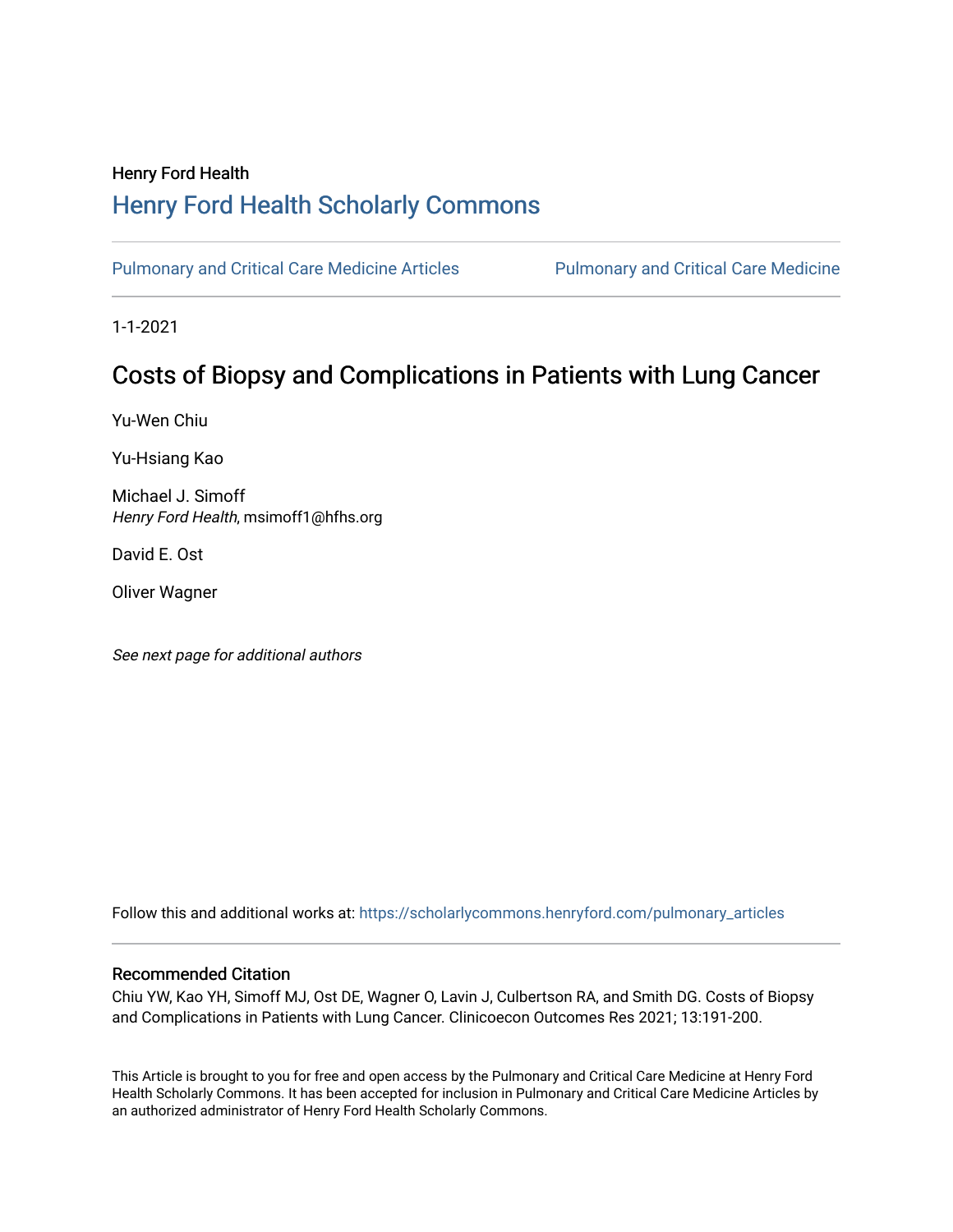#### Authors

Yu-Wen Chiu, Yu-Hsiang Kao, Michael J. Simoff, David E. Ost, Oliver Wagner, James Lavin, Richard A. Culbertson, and Dean G. Smith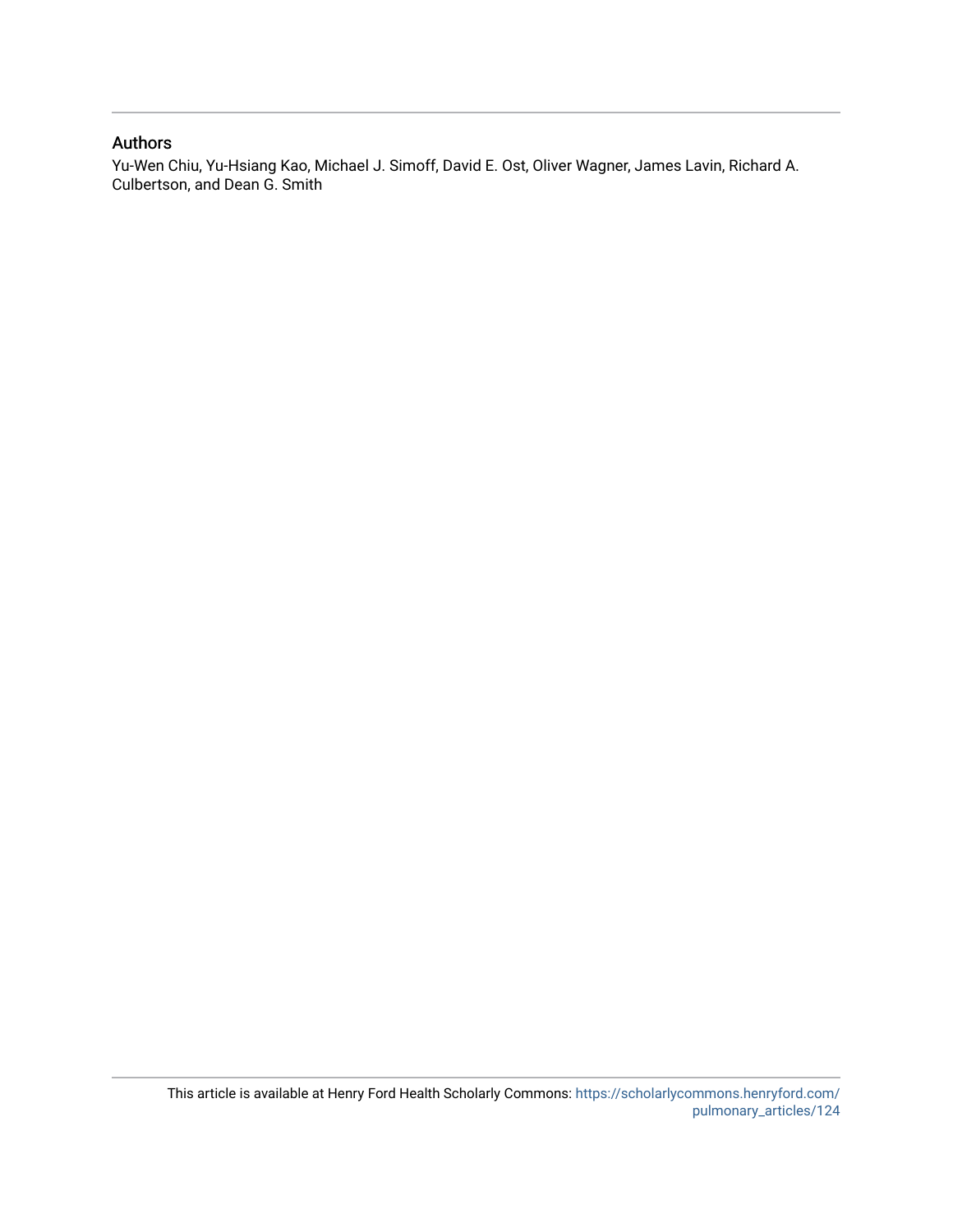ORIGINAL RESEARCH

# Costs of Biopsy and Complications in Patients with Lung Cancer

This article was published in the following Dove Press journal: *ClinicoEconomics and Outcomes Research*

Yu-Wen Chiu<sup>[1](#page-2-0)</sup> Yu-Hsiang Kao<sup>[1](#page-2-0)</sup> Michael | Simoff<sup>2</sup> David E  $Ost<sup>3</sup>$  $Ost<sup>3</sup>$  $Ost<sup>3</sup>$ Oliver Wagner<sup>4</sup> James Lavin  $\mathbf{D}^4$  $\mathbf{D}^4$ Richard A Culbertson<sup>1</sup> Dean G Smith<sup>[1](#page-2-0)</sup>

<span id="page-2-3"></span><span id="page-2-2"></span><span id="page-2-1"></span><span id="page-2-0"></span>1 Health Policy & Systems Management, School of Public Health, Louisiana State University Health Sciences Center, New Orleans, Louisiana, USA; <sup>2</sup>Pulmonary and Critical Care Medicine, Henry Ford Hospital, Detroit, Michigan, USA; 3 <sup>3</sup>Department of Pulmonology, University of Texas MD Anderson Cancer Center, Houston, Texas, USA; <sup>4</sup>Intuitive Surgical, Sunnyvale, California, USA

Correspondence: Dean G Smith LSU Health Sciences Center – New Orleans, School of Public Health, 2020 Gravier St., New Orleans, LA, 70112, USA Email [dgsmith@lsuhsc.edu](mailto:dgsmith@lsuhsc.edu)

**http://doi.org/10.2147/CEOR.S295494** 

Purpose: To describe the distribution of diagnostic procedures, rates of complications, and total cost of biopsies for patients with lung cancer.

**Patients and Methods:** Observational study using data from IBM Marketscan<sup>®</sup> Databases for continuously insured adult patients with a primary lung cancer diagnosis and treatment between July 2013 and June 2017. Costs of lung cancer diagnosis covered 6 months prior to index biopsy through treatment. Costs of chest CT scans, biopsy, and post-procedural complications were estimated from total payments. Costs of biopsies incidental to inpatient admissions were estimated by comparable outpatient biopsies.

**Results:** The database included 22,870 patients who had a total of 37,160 biopsies, of which 16,009 (43.1%) were percutaneous, 14,997 (40.4%) bronchoscopic, 4072 (11.0%) surgical and 2082 (5.6%) mediastinoscopic. Multiple biopsies were performed on 41.9% of patients. The most common complications among patients receiving only one type of biopsy were pneumothorax (1304 patients, 8.4%), bleeding (744 patients, 4.8%) and intubation (400 patients, 2.6%). However, most complications did not require interventions that would add to costs. Median total costs were highest for inpatient surgical biopsies (\$29,988) and lowest for outpatient percutaneous biopsies (\$1028). Repeat biopsies of the same type increased costs by 40–80%. Complications account for 13% of total costs.

**Conclusion:** Costs of biopsies to confirm lung cancer diagnosis vary substantially by type of biopsy and setting. Multiple biopsies, inpatient procedures and complications result in higher costs.

**Keywords:** cancer, diagnosis, economics, frequency

#### **Introduction**

<span id="page-2-4"></span>Lung cancer is the leading cause of cancer-related deaths in both the United States and the world, causing more deaths than colorectal, breast, and prostate cancers combined. An estimated 154,050 Americans died of lung cancer in 2018, accounting for about  $26\%$  of all cancer deaths in the United States.<sup>[1](#page-10-0)</sup> The overall 5-year survival rate for patients with lung cancer is poor relative to the other major cancers (18.6%, vs 64.5% colorectal, 89.7% breast and 98.2% prostate). Survival rates vary from 53.6% for patients with localized disease, to 29.7% for patients with regionally invasive disease (local lymph nodal extension), and 4.7% for people with metastatic disease.<sup>[2](#page-10-1)</sup>

Due to the lack of symptoms in the early stages of disease, most lung cancers (84%) are diagnosed late with the regional or distant extension of the disease, limiting treatment options and impacting survival.<sup>[2](#page-10-1)</sup> A variety of imaging technologies are used to identify suspicious lesions, but the discriminatory capability of

**submit your manuscript** | www.dovepress.com ClinicoEconomics and Outcomes Research 2021:13 191–200 **191 CO**  $\bigcirc$   $\bigcirc$  2021 Chiu et al. This work is published and licensed by Dove Medical Press Limited. The full terms of this license are available at https://www.dovepress.com/terms.php www.giverand incorporate the Creative Commons Attribution — Non Commercial (unported, v3.0) License (http://creativecommons.org/licenses/by-nc/3.0/). By accessing the work<br>You hereby accept the Terms. Non-commercial uses o permission for commercial use of this work, please see paragraphs 4.2 and 5 of our Terms (https://www.dovepress.com/terms.php).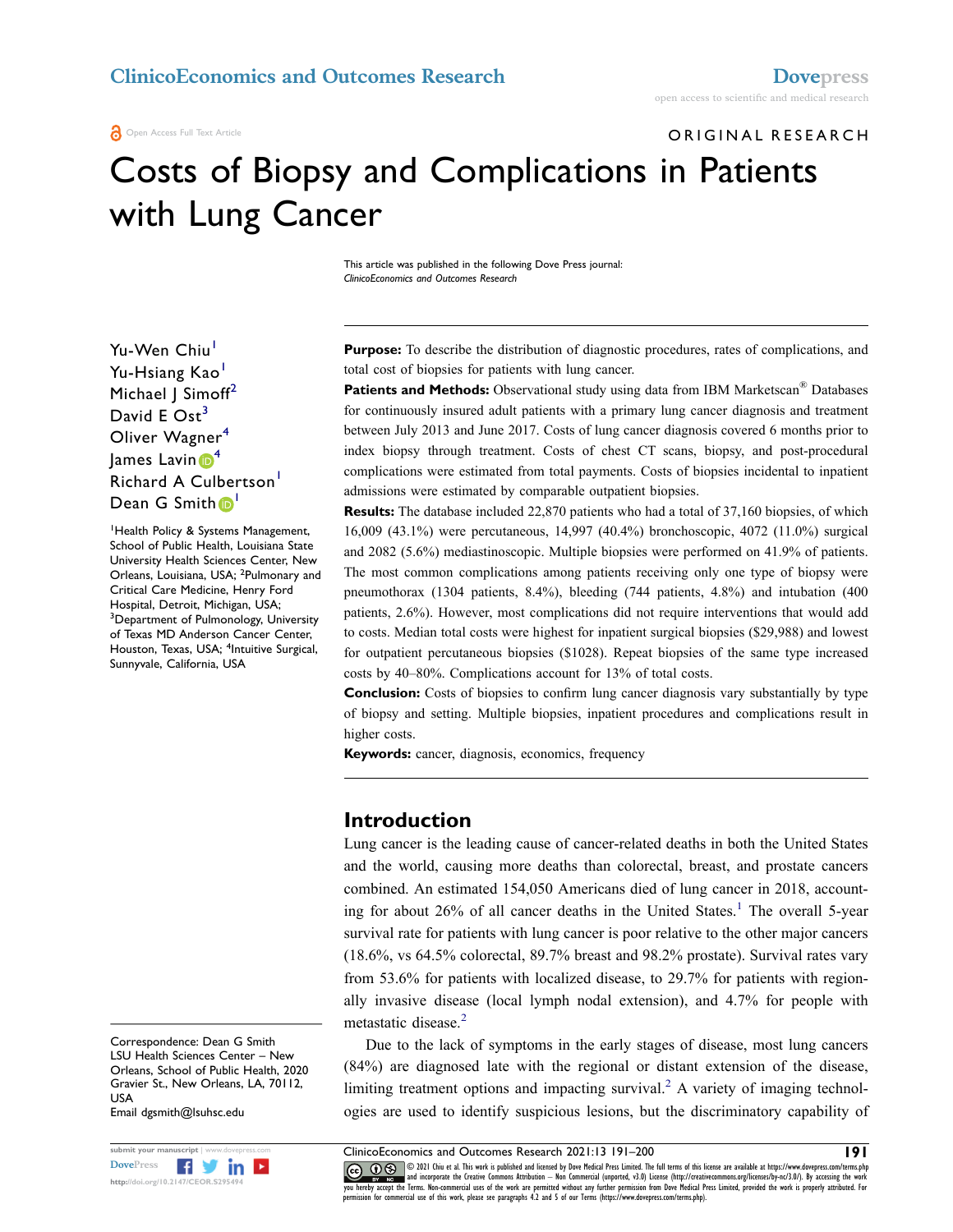existing imaging technologies for diagnosis does not exist. Early detection of lung cancer offers the potential to modify the entire landscape of health services offered, perhaps at substantially lower costs to patients and health plans.

<span id="page-3-0"></span>Tissue biopsy procedures play an essential role in the clinical pathway for the diagnosis of lung cancer. Guidelines, including those of the American College of Chest Physicians and National Comprehensive Cancer Network, are available to assess options that are best suited to different clinical scenarios.<sup>3,[4](#page-10-3)</sup> With the advent of new clinical assays to test for both germline and somatic alterations that are prognostic and/or predictive of disease outcome, toxicity or treatment, biopsy yield and specimen quality are critical to determine whether patients are candidates for specific therapies. $<sup>5</sup>$  Inconclusive diagnostic proce-</sup> dures increase the need for repeat biopsy, extend the time to treatment, add cost burden and undue psychological stress for patients and their families.

<span id="page-3-1"></span>The objective of this paper is to describe the distribution of diagnostic procedures, rates of complications, and total cost of procedures related to lung cancer diagnosis using data from a US administrative claims database.

## **Patients and Methods** Database

This observational study utilized data from both the IBM Marketscan® Commercial Claims and Encounters and Medicare Supplemental Databases.<sup>6</sup> The Marketscan<sup>®</sup> Databases are constructed from privately insured, paid, medical and prescription drug claims contributed by employers and health plans who have business relationships with IBM Watson Health. Collectively, the data are incorporated from approximately 350 payers, including commercial insurance companies, Blue Cross and Blue Shield plans, and third-party administrators and include approximately 62 million covered lives. Each contributor's database is constructed by collecting raw data from the participating payer(s). These raw data are service-level adjudicated paid claims and capitated encounters containing both inpatient and outpatient services. As the database is fully de-identified and compliant with HIPAA regulations this study was exempted from Institutional Review Board approval.<sup>6</sup>

## <span id="page-3-2"></span>Study Population

The target population included patients aged 18 years and older who had one primary lung cancer diagnosis between July 1, 2013 and June 30, 2017 and had treatment after the diagnosis of lung cancer reported on medical claims. The diagnosis of lung cancer was based on the use of identified codes from the International Classification of Diseases, Ninth Revision (ICD-9-CM 162.x) and the International Classification of Diseases, Tenth Revision (ICD-10 C33, C34.xx) as both systems were used during the study period. Treatment was defined by identifying Current Procedural Terminology (CPT) and/or ICD-9-CM or ICD-10-CM procedure codes for surgery, ablation, radiation therapy or chemotherapy, and the National Drug Code (NDC) for therapeutic agents used in the treatment of lung cancer in relation to a procedure. Patients without evidence of health plan enrollment 6 months prior to and after their diagnosis and those who did not receive any lung cancer treatment after diagnosis were excluded from the focused study population ([Figure 1](#page-4-0)).

### Study Variables

<span id="page-3-3"></span>We extracted the following information from the IBM MarketScan<sup>®</sup> database: date of diagnosis, type and number of procedures, cancer history, comorbidity, age, gender, and type of insurance plan. Comorbidity was calculated using Charlson comorbidity index score.<sup>[7](#page-10-6),8</sup> Having only administrative data, other characteristics such as disease stage are unavailable. Procedures were stratified into four categories: CT-guided percutaneous biopsy, bronchoscopy, surgical biopsy, and mediastinoscopy. Chest CT scans were identified with CPT codes (71250, 71260, or 71270). Biopsy-related complications captured were pneumothorax, prolonged air leak, hemorrhage, post-treatment change to intubated/mechanical ventilation, mediastinitis, pneumonia, empyema and abscess of lung. ICD-9-CM or ICD-10-CM diagnosis codes were used to identify qualifying post-procedural complications ([Supplement](https://www.dovepress.com/get_supplementary_file.php?f=295494.docx) [Information](https://www.dovepress.com/get_supplementary_file.php?f=295494.docx)). Complications must have occurred within a day immediately following the biopsy procedure to be considered biopsy-related, except for prolonged air leak and abscess of the lung. For these complications, the time interval was 5 days after the biopsy date. To derive complications and costs associated with each particular type of biopsy, we excluded patients who received more than one type of biopsy from the analysis. In addition, thoracotomy; with diagnostic wedge resection followed by anatomic lung resection (CPT code 32668) and thoracoscopy, surgical; with diagnostic wedge resection followed by anatomic lung resection (CPT code 32507) were excluded from the complications analysis, since we are unable to determine if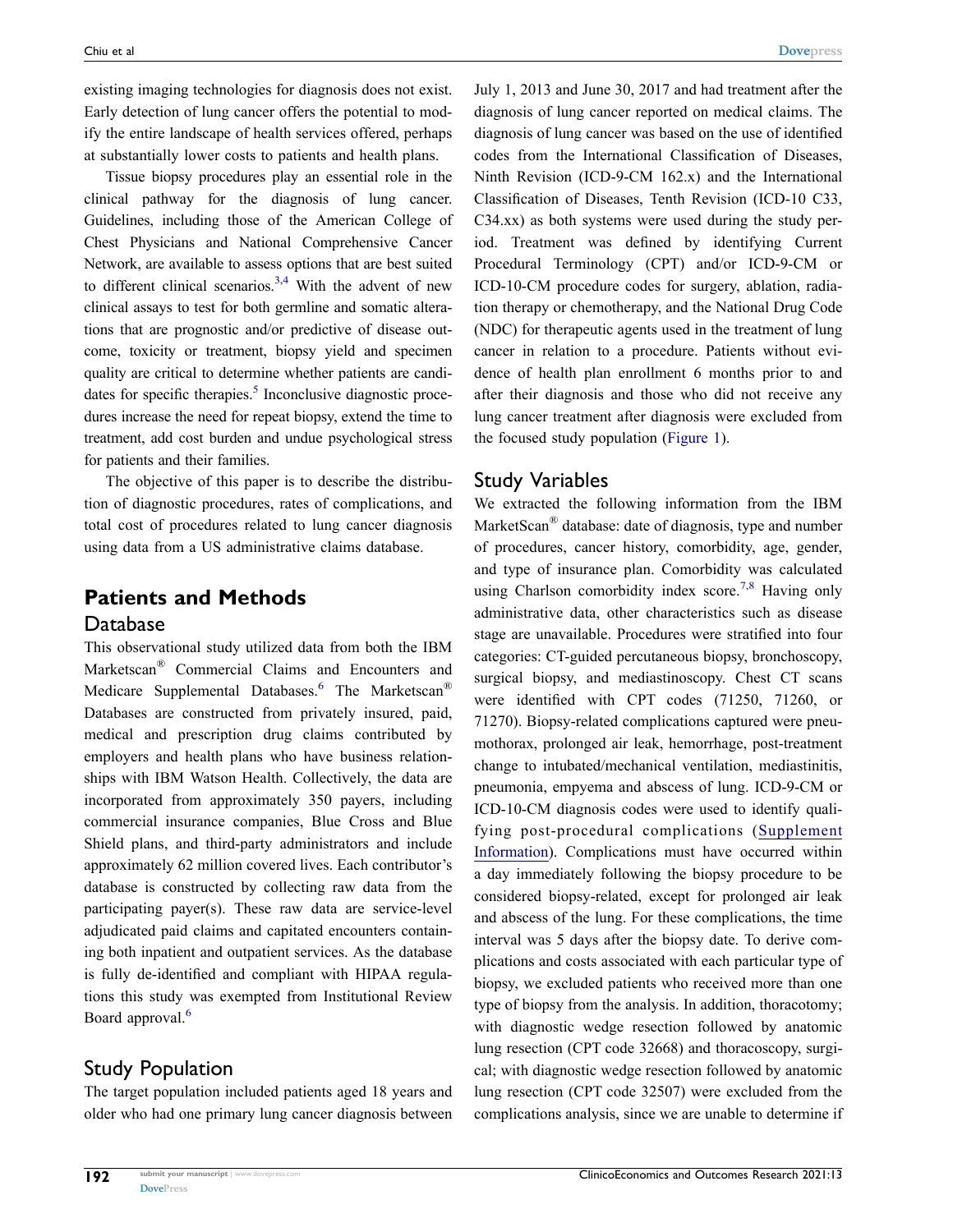<span id="page-4-0"></span>

**Figure 1** Lung cancer patient characteristics by biopsy status.

the complication was from the biopsy or a surgical treatment.

#### Cost Analysis

Total costs associated with a lung cancer diagnosis from the combined payer and patient perspectives beginning 6 months prior to index date through treatment date were included in the analyses. Costs of chest CT scans, biopsy, and post-biopsy complications were estimated from total payments, as reported in the claims data. Costs for services provided under capitated arrangements were estimated using payment proxies that were computed based on average paid claims at the procedure level in the claims data. Costs of biopsy included both procedure and physician payment in the outpatient setting. Biopsy performed in the inpatient setting included all costs incurred to the payer during the entire hospital stay, including complication costs. Costs were normalized to 2017 US dollars using the US Bureau of Labor Statistics' Consumer Price Index Medical Care Component.

Costs associated with outpatient biopsies and inpatient biopsies where the biopsy occurs within the first 2 days of hospitalization are simply the reported payments. Biopsies that occur on the third day or later in a hospitalization are counted in this analysis, but the cost associated with the biopsy requires careful treatment. Attributing the entire payment for a hospitalization with what might be considered to be an incidental biopsy would overstate the true cost of the biopsy. Likewise, omitting any payment would understate the true cost. As a compromise, the costs of inpatient biopsies that occur after day 3 are estimated by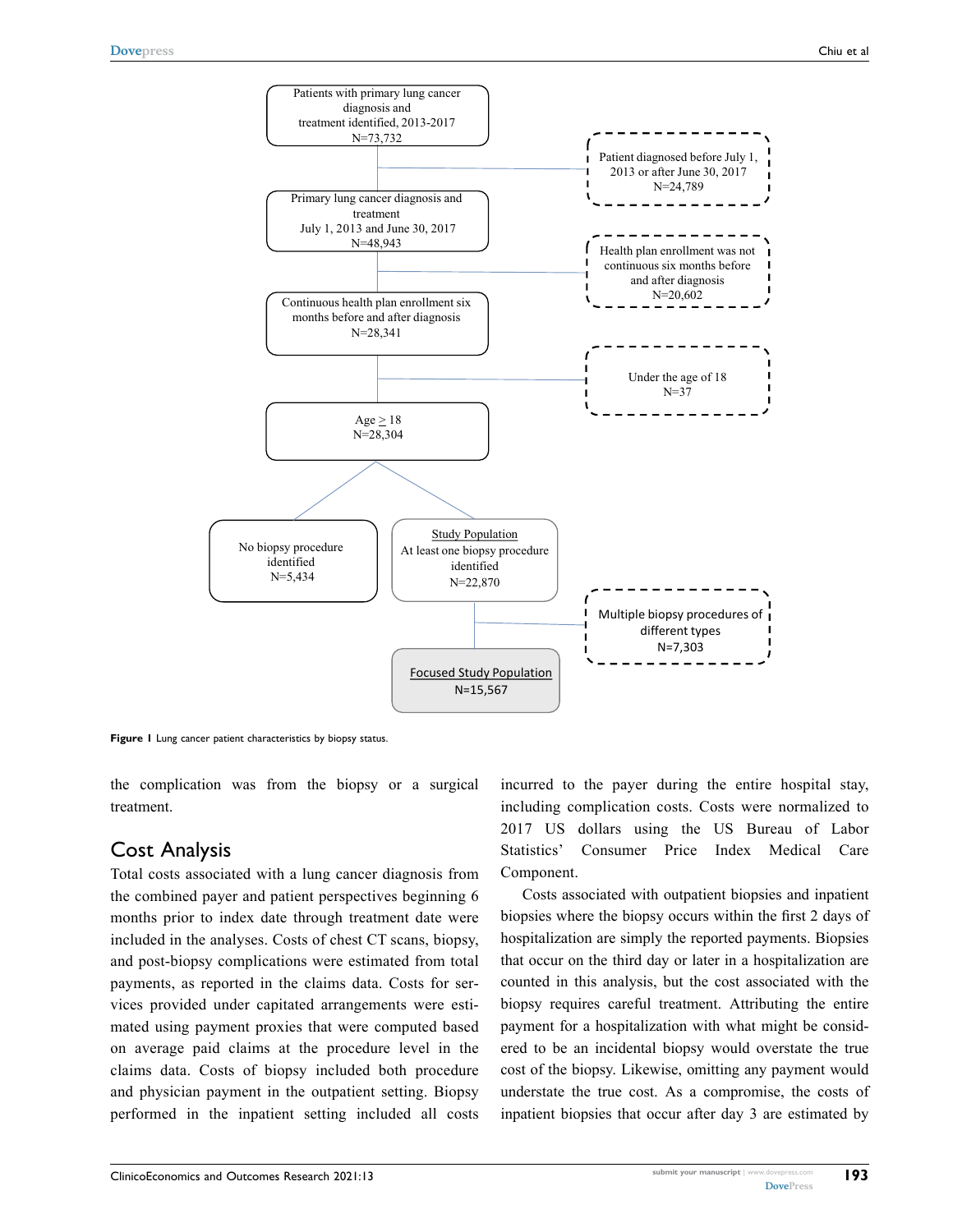the average cost of the same type of biopsy occurring in an outpatient setting.

All analyses were conducted using the statistical software SAS, version 9.4 (SAS Institute Inc.).

## **Results**

A total of 73,732 patients with a primary diagnosis and evidence of treatment for lung cancer in their records between January 1, 2013 and December 31, 2017 were identified in the IBM MarketScan® database [\(Figure 1\)](#page-4-0). Of these, 24,789 patients were diagnosed before July 1, 2013 or after June 30, 2017 and were excluded from further analyses. An additional, 20,502 did not have evidence of continuous health insurance enrollment. Only 37 patients were ineligible due to age limits, leaving a total of 28,304 patients for the final analytical sample. The study population includes 81% of patients (N=22,870) with evidence of one or more biopsies in their claims data. Those patients with no evidence of biopsy (19.2%) tended to be younger than the overall population average, have higher Charlson comorbidity scores, have a history of cancer (both with and without evidence of metastasis), have no evidence of CT scans, and a greater percentage with the period from diagnosis to treatment exceeding 6 months [\(Table 1\)](#page-6-0).

Fifty-eight percent of patients (N=13,270) underwent only one biopsy procedure of which 48.3% were percutaneous, 41.2% were bronchoscopic, 9.4% were surgical and 1.1% were mediastinoscopy ([Table 2\)](#page-7-0). Another 27.7% required two, and the remaining 14.2% required three or more biopsy procedures. For the 41.9% of patients with more than one biopsy procedure of the same type, the overall percentage and distribution of procedures remained similar with slight increases in the frequency of surgical and mediastinoscopy procedures. Viewing these data by the type of procedure shows that 33.8% of patients had one or more percutaneous biopsies, 28.0% had one or more bronchoscopic biopsies, 5.5% had one or more surgical biopsies and less than 1% had one or more mediastinoscopies. Approximately 32% had multiple biopsies of different types. ([Supplemental Information\)](https://www.dovepress.com/get_supplementary_file.php?f=295494.docx)

In order to assess complication rates by biopsy type, we examined only patients receiving one or more biopsy procedures of the same type, resulting in a focused study population of 15,567 patients. Complication rates were highest among those patients receiving percutaneous biopsy, followed by bronchoscopy, mediastinoscopy and surgery [\(Table 3\)](#page-8-0). Infection among patients undergoing surgical biopsy or mediastinoscopy was relatively rare.

There were no cases of infection among those undergoing percutaneous or bronchoscopic biopsy procedures.

Median cost (and interquartile range) of single and multiple biopsies, occurring in outpatient or inpatient settings, or both for some multiple biopsies are presented in [Table 4.](#page-9-0) Median costs, including the biopsy, CT scan, and complications, were highest for inpatient surgical biopsies (\$29,988) and lowest for outpatient percutaneous biopsies (\$1028). Repeat biopsy procedures of the same type were most common in patients who had a percutaneous or bronchoscopic biopsy. Repeat biopsies of the same type increased costs by 40–80%. The mean costs, irrespective of biopsy type, were \$11,350, \$23,651, \$29,800, and \$42,520 for one, two, three, or four or more biopsy procedures, respectively.

Median total costs varied substantially by setting. Over one-quarter (29%) of all biopsies were performed as inpatient diagnostic procedures. Inpatient biopsies were costlier than outpatient biopsies by a factor of 8 (single mediastinoscopy) to 20 (single surgical). Inpatient biopsies accounted for 81% of total costs.

Rates of complications varied substantially by type of procedures, though only a fraction of complications required further interventions that resulted in additional costs. Incremental costs associated with complications averaged \$667, which corresponds to 13% of total costs. Complication costs were 11% of costs of patients receiving only one biopsy and 20% for patients receiving 2 or more biopsies.

#### **Discussion**

<span id="page-5-2"></span><span id="page-5-1"></span><span id="page-5-0"></span>Nearly 42% of the study population underwent two or more biopsy procedures prior to the initiation of treatment, adding as much as 40–80% to the per patient median cost for percutaneous and bronchoscopic procedures. Bronchoscopic and percutaneous biopsies accounted for approximately 90% of the procedures while surgery accounted for 10%, which is similar to the  $11.4\%$  reported by Vyas in  $2013.9$  $2013.9$ <sup>9</sup> Using the same Marketscan® database, Zhang et al analyzed the frequency of biopsy procedures in a lung cancer patient population for  $2013-15$ ,<sup>10</sup> and Shinde et al analyzed the frequency of biopsy procedures in a lung cancer patient population using erlotinib or crizotinib for  $2009-2012$ .<sup>11</sup> Zhang et al used the same continuous enrollment criteria of 6 months prior to and 6 months following biopsy and did not examine costs. Shinde et al selected patients based on an index claim for the use of either erlotinib or crizotinib, and continuous enrollment 12 months prior to and 12 months following biopsy. Even with these differences, our findings in terms of the number of additional procedures are quite similar to both studies.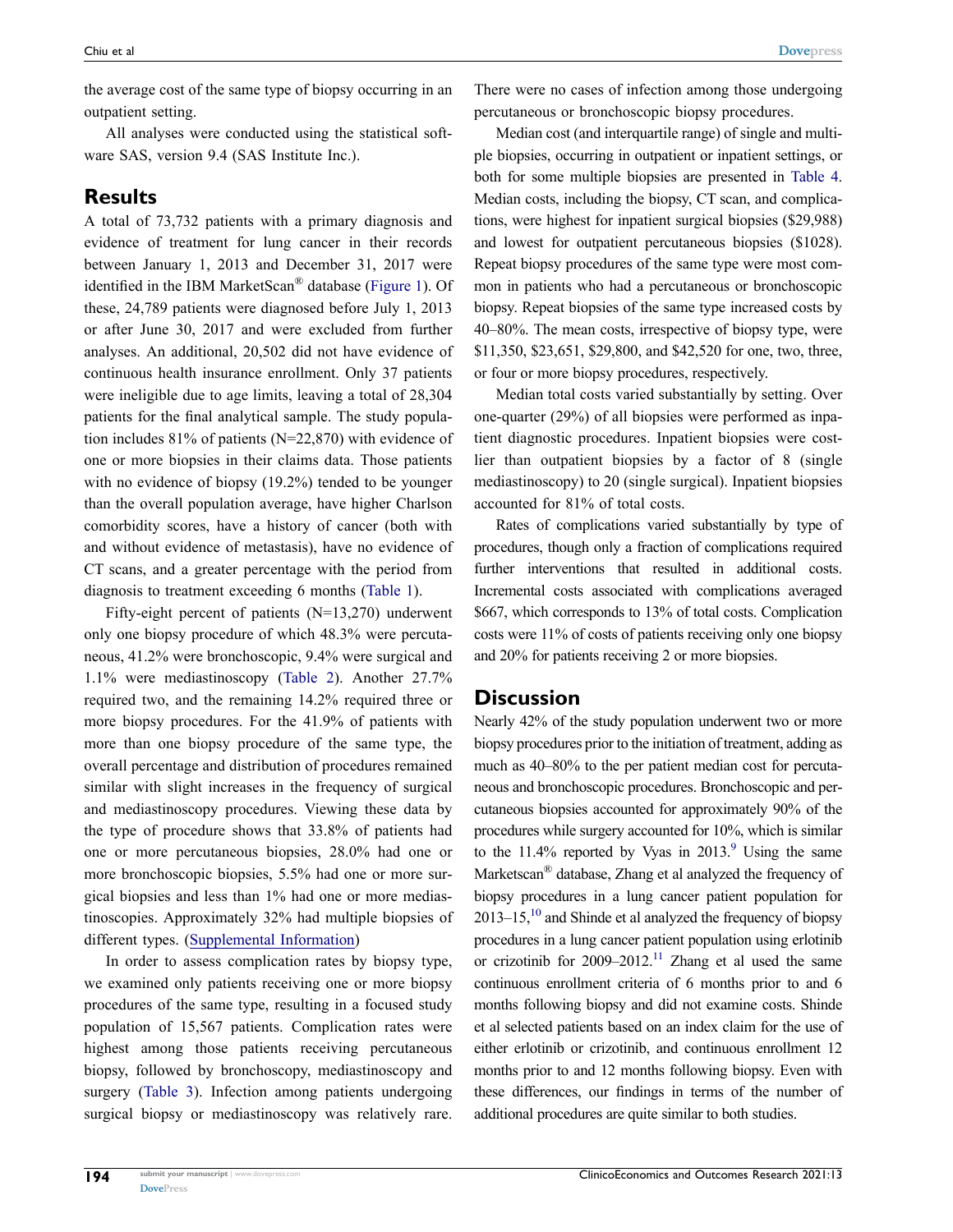#### <span id="page-6-0"></span>**Table 1** Lung Cancer Patient Characteristics by Biopsy Status

| Variable                         |                           |       | <b>No Biopsy</b> |         | <b>Received Biopsies</b> |         | P value |
|----------------------------------|---------------------------|-------|------------------|---------|--------------------------|---------|---------|
|                                  | $\boldsymbol{\mathsf{N}}$ | %     | n                | %       | n                        | %       |         |
| Total                            | 28,304                    | 100.0 | 5434             | 19.2    | 22,870                   | 80.8    |         |
| Age at diagnosis                 |                           |       |                  |         |                          |         | < 0.001 |
| $18 - 44$                        | 866                       | 3.1   | 226              | 4.2     | 640                      | 2.8     |         |
| $45 - 54$                        | 3442                      | 12.2  | 845              | 15.6    | 2597                     | 11.4    |         |
| $55 - 64$                        | 10,234                    | 36.2  | 2016             | 37.1    | 8218                     | 35.9    |         |
| $65 - 74$                        | 7375                      | 26.1  | 1291             | 23.8    | 6084                     | 26.6    |         |
| $75 - 84$                        | 5287                      | 18.7  | 828              | 15.2    | 4459                     | 19.5    |         |
| $85+$                            | 1100                      | 3.9   | 228              | 4.2     | 872                      | 3.8     |         |
| Gender                           |                           |       |                  |         |                          |         | 10.01   |
| Male                             | 13,750                    | 48.6  | 2553             | 47.0    | 11,197                   | 49.0    |         |
| Female                           | 14,554                    | 51.4  | 2881             | 53.0    | 11,673                   | $51.0$  |         |
| Type of insurance                |                           |       |                  |         |                          |         | 0.0945  |
| EPO                              | 225                       | 0.8   | 39               | 0.7     | 186                      | 0.8     |         |
| HMO                              | 2573                      | 9.1   | 521              | 9.6     | 2052                     | 9.0     |         |
| POS                              | 1836                      | 6.5   | 354              | $6.5\,$ | 1482                     | $6.5\,$ |         |
| PPO                              | 14,386                    | 50.8  | 2816             | 51.8    | 11,570                   | 50.6    |         |
| Other                            | 9284                      | 32.8  | 1704             | 31.4    | 7580                     | 33.1    |         |
| Year of diagnosis                |                           |       |                  |         |                          |         | < 0.001 |
| 2013                             | 5518                      | 19.5  | 1146             | 21.1    | 4372                     | 19.1    |         |
| 2014                             | 8444                      | 29.8  | 1680             | 30.9    | 6764                     | 29.6    |         |
| 2015                             | 6568                      | 23.2  | 1209             | 22.3    | 5359                     | 23.4    |         |
| 2016                             | 5430                      | 19.2  | 1003             | 18.5    | 4427                     | 19.4    |         |
| 2017                             | 2344                      | 8.3   | 396              | 7.3     | 1948                     | 8.5     |         |
| Charlson comorbidities index*    |                           |       |                  |         |                          |         | < 0.001 |
| 0                                | 6056                      | 21.4  | 1033             | 19.0    | 5023                     | 22.0    |         |
| T                                | 6629                      | 23.4  | 817              | 15.0    | 5812                     | 25.4    |         |
| $2+$                             | 15,619                    | 55.2  | 3584             | 66.0    | 12,035                   | 52.6    |         |
| Cancer history*                  |                           |       |                  |         |                          |         | < 0.001 |
| No                               | 20,597                    | 72.8  | 3105             | 57.1    | 17,492                   | 76.5    |         |
| Yes (No metastatic record)       | 5883                      | 20.8  | 1594             | 29.3    | 4289                     | 18.8    |         |
| Yes (Metastasis to other organs) | 998                       | 3.5   | 475              | 8.7     | 523                      | 2.3     |         |
| Yes (Metastasis to lung)         | 826                       | 2.9   | 260              | 4.8     | 566                      | 2.5     |         |
| Total CT scans*                  |                           |       |                  |         |                          |         | < 0.001 |
| 0                                | 6878                      | 24.3  | 2047             | 37.7    | 4831                     | 21.1    |         |
| T                                | 18,442                    | 65.2  | 2903             | 53.4    | 15,539                   | 67.9    |         |
| $\mathbf{2}$                     | 2615                      | 9.2   | 402              | 7.4     | 2213                     | 9.7     |         |
| $3+$                             | 369                       | 1.3   | 82               | 1.5     | 287                      | 1.3     |         |
| Time from diagnosis to treatment |                           |       |                  |         |                          |         | < 0.001 |
| Same day                         | 2531                      | 8.9   | 608              | 11.2    | 1923                     | 8.4     |         |
| Within 6 months                  | 23,811                    | 84.I  | 4160             | 76.6    | 19,651                   | 85.9    |         |
| More than 6 months               | 1962                      | 6.9   | 666              | 12.3    | 1296                     | 5.7     |         |

**Notes**: Others include comprehensive, Medicare wrap-around, consumer driven, and high deductible health plans, and missing values. Asterisk\*Clinical characteristics were identified up to 6 months prior to lung cancer diagnosis.

**Abbreviations**: Type of insurance: EPO, exclusive provider organization; HMO, health maintenance organization; POS, point of service; PPO, preferred provider organization.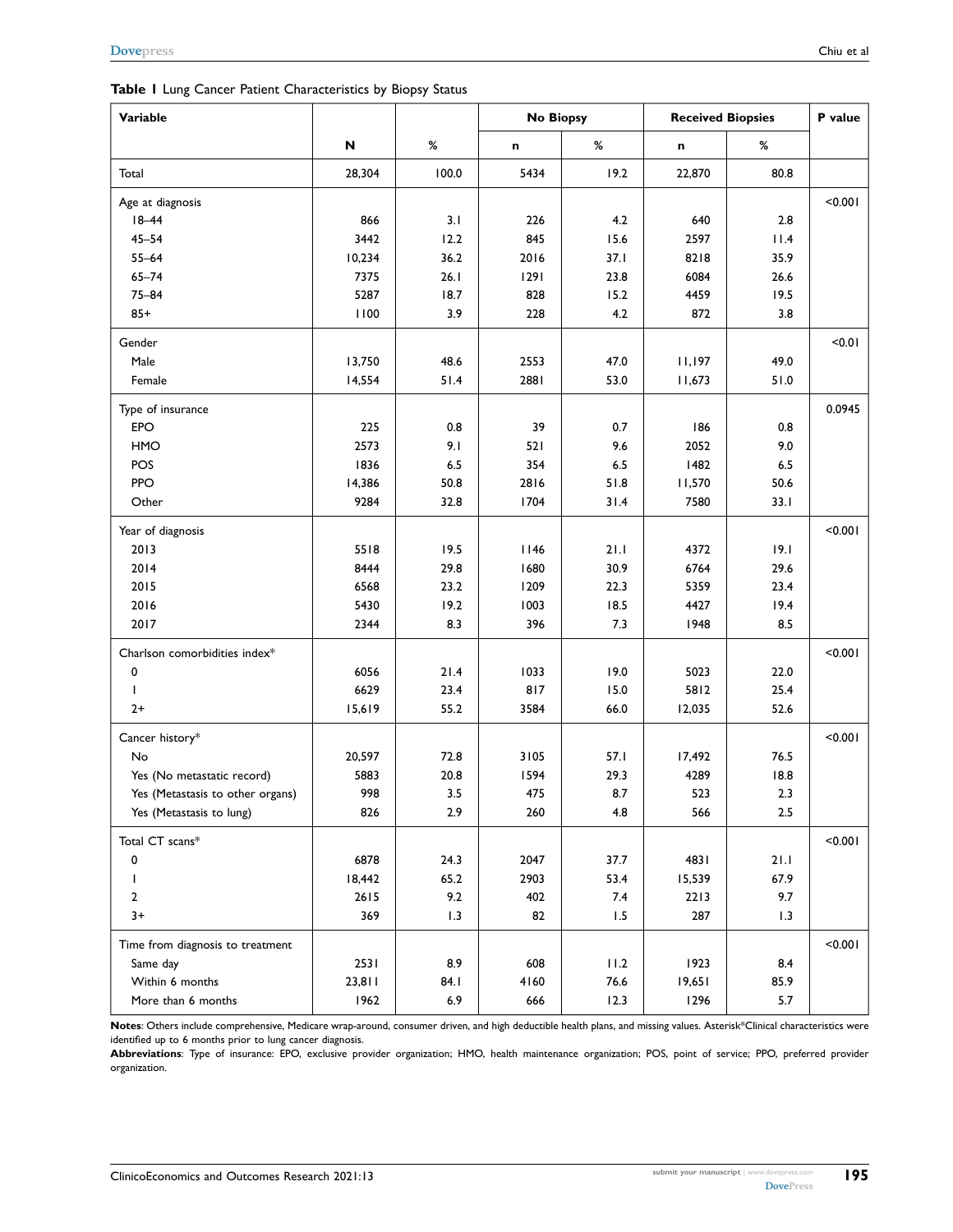|                          | <b>Patients</b><br><b>Percutaneous</b> |       |        | <b>Bronchoscopy</b> |             | <b>Surgical</b> |      | Mediastinoscopy |      |              |
|--------------------------|----------------------------------------|-------|--------|---------------------|-------------|-----------------|------|-----------------|------|--------------|
| <b>Biopsy Procedures</b> | n                                      | %     | n      | %                   | $\mathbf n$ | %               | n    | %               | n    | %            |
| procedure                | 13.270                                 | 58.0  | 6410   | 48.3                | 5468        | 41.2            | 244  | 9.4             | 148  | $\mathsf{L}$ |
| 2 procedures             | 6342                                   | 27.7  | 5124   | 40.4                | 5264        | 41.5            | 1601 | 12.6            | 695  | 5.5          |
| 3 procedures             | 2266                                   | 9.9   | 2641   | 38.9                | 2629        | 38.7            | 798  | 11.7            | 730  | 10.7         |
| $\geq$ 4 procedures      | 992                                    | 4.3   | 1834   | 41.6                | 1636        | 37.1            | 429  | 9.7             | 509  | 11.6         |
| Overall                  | 22,870                                 | 100.0 | 16.009 | 43.1                | 14.997      | 40.4            | 4072 | 11.0            | 2082 | 5.6          |

<span id="page-7-0"></span>**Table 2** Distribution of Biopsies by Frequency

**Note**: Average procedures per patient: 1.6 (37,160 biopsies divided by 22,870 patients).

<span id="page-7-1"></span>Complication rates following biopsy procedures likely depend upon a variety of factors including patient characteristics (eg, comorbidities, location of lesions), procedural processes (eg, puncture time length), the length of time following the procedure to assess a complication and the type of study (eg, case series vs clinical trial). In the recent literature, pneumothorax with transthoracic needle aspiration remains the most frequently reported complication, with rates ranging from 15% to 25%, of which 6–11% of those patients requiring a chest tube for management.<sup>[12](#page-10-11),[13](#page-10-12)</sup> A recent meta-analysis by Heerink et al reported a pooled pneumothorax complication rate of 25.3% and 18.8% for a core biopsy and fine-needle aspiration, respectively. However, pneumothorax complication rates varied widely from 8.4% to 53.5%. The pooled estimate for bleeding complications was 18% and 6.4% for a core biopsy and fine-needle aspiration, respectively. Bleeding complication rates showed even more variability ranging from  $2.9\%$  to  $54.4\%$ .<sup>[14](#page-10-13)</sup> In our study, the complication rates for pneumothorax and hemorrhage following percutaneous biopsy were 14.64% and 2.2%, respectively. One possible explanation for the lower rates observed in our study is the exclusion of 7303 patients who received multiple biopsy procedures of different approaches. The inclusion of this subset into complication rate estimates is a subject for further study.

<span id="page-7-2"></span>To ensure that we accurately achieve the objective of our study to evaluate the total costs, we included specific procedure codes and limited the window of observation to ensure that our study complication rates were similar to other published findings; thus validating complication rates and ensuring that interventions to patient clinical pathways which would impact costs. As such, the complication rate associated with bronchoscopic procedures is considerably lower than the complication rate associated with percutaneous procedures. In a meta-analysis of guided bronchoscopy for the evaluation of the pulmonary <span id="page-7-5"></span><span id="page-7-4"></span><span id="page-7-3"></span>nodule, Memoli et al reported a pneumothorax rate of approximately  $1.5\%$  and no events of bleeding.<sup>[15](#page-10-14)</sup> In a multi-center study of consecutive patients undergoing bronchoscopy, rates of pneumothorax and hemorrhage were 1.7% and 0.1%, respectively.<sup>[16](#page-10-15)</sup> Our results show comparable findings for pneumothorax but higher rates for hemorrhage or bleeding given the varying degree of hemorrhage and the subsequent need for blood transfusion.<sup>[17](#page-10-16)</sup> While our study finds a higher rate of hemorrhage, we also find that these patients did not require an intervention of transfusion; indicating that these bleed types were of minor complexity and resolved on their own. Furthermore, published complication rates for surgical biopsy are approximately 5%, inclusive of air leaks and pneumonia. $3$  In our study, approximately 2% of patients undergoing surgical biopsy experienced air leaks and pneumonia, lower, but comparable to previously published findings.

<span id="page-7-6"></span>Lung cancer has been estimated to cost approximately \$60,000 in the first year after diagnosis and approximately \$8000 per year thereafter. Costs during the last year of life may exceed \$90,000.[18](#page-11-0),[19](#page-11-1) There is little information on the costs of lung cancer from nodule biopsy to cancer therapy. In this study, repeat biopsies increased costs by 40–80%. Lokhandwala and colleagues estimated the total diagnostic cost for patients from an abnormal chest CT scan to assessment for lung cancer diagnosis using Medicare data and reported a combined value of \$38.3 million in their final sample, of which 43.1% was accounted for by patients receiving biopsy procedures without lung cancer.<sup>[20](#page-11-2)</sup>

<span id="page-7-8"></span><span id="page-7-7"></span>Huo et al estimated complication costs following biopsy procedures and reported mean incremental costs of \$6320 for minor complications to \$56,845 for major complications.[21](#page-11-3) However, their analysis included costs for complications for one full year, rather than an episodic analysis of 1 day to 5 days post procedure, and also included surgical treatment within the surgical biopsy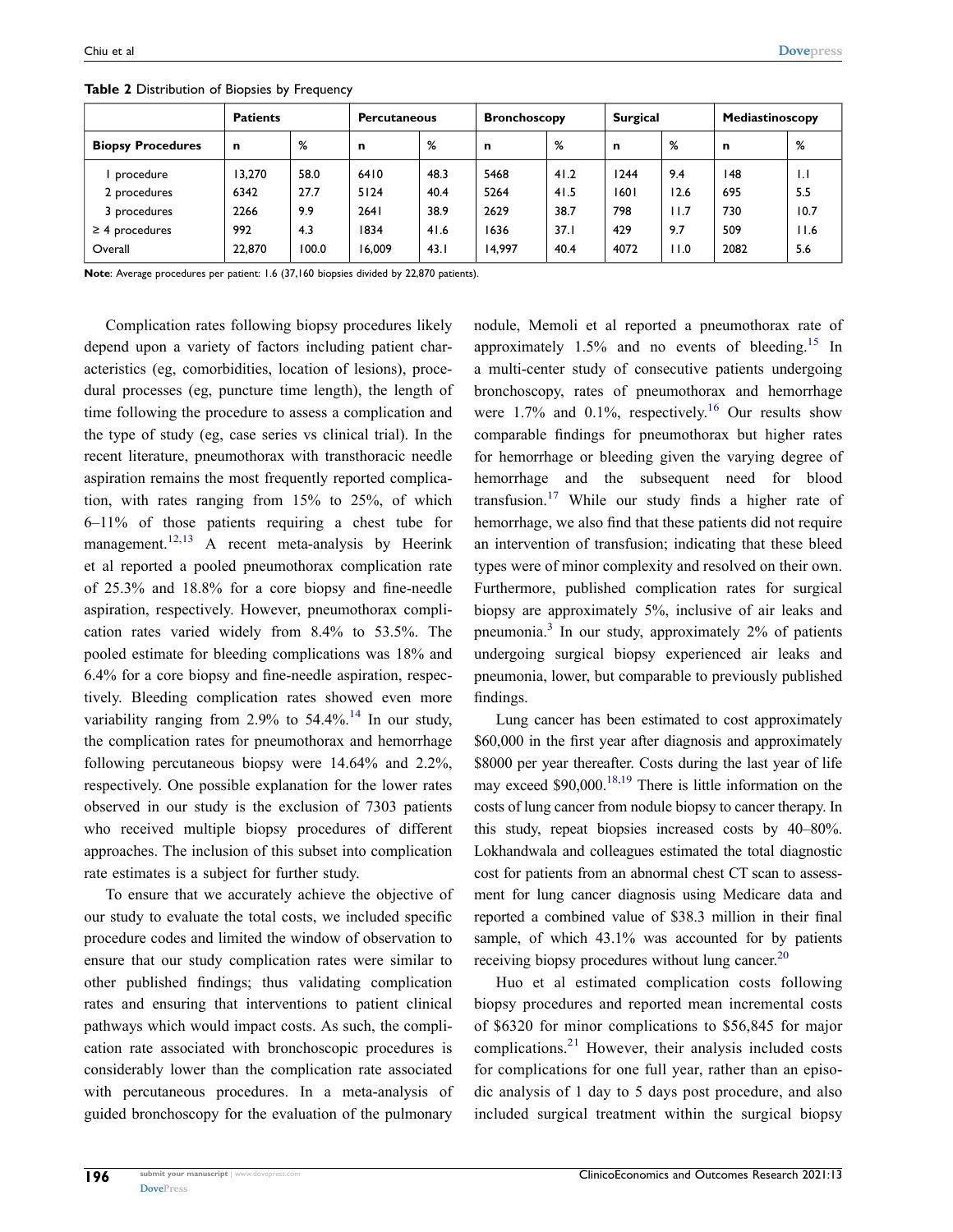<span id="page-8-0"></span>

|                                         | Percutaneous ( $n = 7733$ ) |                          | Bronchoscopy (n = 6413) |                           |                 | Surgical* (n = $1254$ )   |               | Mediastinoscopy (n = 167) |
|-----------------------------------------|-----------------------------|--------------------------|-------------------------|---------------------------|-----------------|---------------------------|---------------|---------------------------|
| Complication                            | Complications               | ntervention<br>Requiring | Complications           | Intervention<br>Requiring | Complications   | Intervention<br>Requiring | Complications | Intervention<br>Requiring |
| Pneumothorax with or without in         | 14.64                       | 5.83                     | 2.56                    | 3.66                      | I               | I                         | 4.79          |                           |
| dwelling catheter                       |                             |                          |                         |                           |                 |                           |               |                           |
| Prolonged air leak                      | ៑                           | 12.5                     | 0.53                    | 2.94                      | <u>ვ</u>        |                           | 2.40          | $\circ$                   |
| Hemorrhage                              | 2.20                        | $\circ$                  | 8.20                    | $\circ$                   | 3.35            |                           | 3.59          |                           |
| Change in clinical status to intubated/ | 2.09                        | 247                      | $\overline{3.01}$       | 3.63                      | 2.79            |                           | 5.99          | 10.00                     |
| mechanical ventilation                  |                             |                          |                         |                           |                 |                           |               |                           |
| Mediastinitis                           | I                           | I                        | I                       | I                         | 0.24            | 33.33                     |               |                           |
| Pneumonia                               | I                           | I                        | I                       | I                         | $\frac{175}{2}$ |                           | 2.40          | 25.00                     |
| Empyema                                 | ı                           | I                        | I                       | I                         | 0.32            |                           |               | I                         |
| Abscess of lung                         | I                           | I                        | I                       | I                         | $\overline{06}$ |                           | I             | I                         |

definition. Our finding of average complication costs was \$667, 13% of the overall median costs, suggesting lower cost associated with complications. Multiple biopsies create additional costs due to the procedure itself, as well as additional costs associated with complications associated with the second, third or fourth biopsy. We attribute all of the costs of complications to the complication directly. A case could be made for attributing some of the costs of complications to having multiple biopsies, making the 13% value an overestimate.

Our analysis suggests that the key drivers of the costs of biopsies are repeat procedures and the procedure setting. The lower impact of complication costs in this study may also be attributable to the exclusion of patients with multiple biopsy types, though some portion of complication costs may be attributable to the process of multiple biopsies. Additionally, patients were only counted once for the rates of different types of complication even though there may have been multiple reports of the same type of complication. Complications were rarely associated with treatment, identified by a unique procedure code within the timing conditions of this study. The impact of episodic MS-DRG bundling on the costs of complications is unknown.

#### **Limitations**

As with any data source, IBM MarketScan<sup>®</sup> has limitations. Claims data come mostly from large employers providing coverage for their employees and dependents. The study population does not include persons who are uninsured, publically insured other than by Medicare, or persons without continuous enrollment. Unique to the US, nearly 30% of those diagnosed with lung cancer in these data did not have evidence of continuous health insurance enrollment, which is typically associated with a person's changing employment status or employer's changing insurance. The study likely disproportionately excludes persons who have low incomes. Thus, the results may not be generalizable to the US population as a whole, nor to other jurisdictions where the entire population is insured.

Claims data are focused on administrative rather than clinical information. Clinical information that may be very relevant in analyses of complications and costs, such as the stage of disease upon diagnosis, are not included in claims data. For this discussion of lung cancer, the absence of additional clinical information is an important limitation.

**197**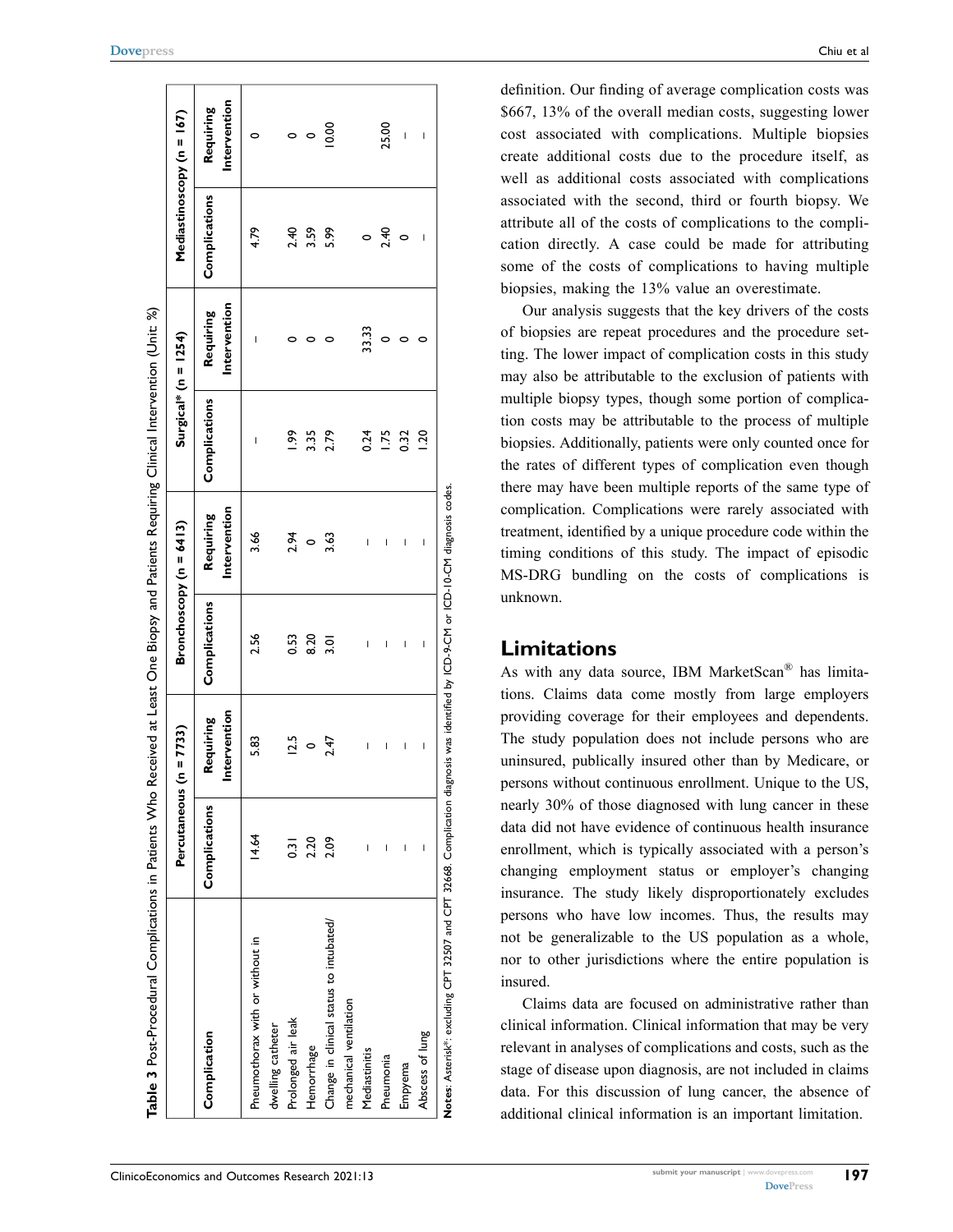| Procedures/<br><b>Location</b>                           | <b>Percutaneous</b><br>$(n = 7733)$      | <b>Surgical</b><br>$(n = 1254)$         | <b>Bronchoscopy</b><br>$(n = 6413)$        | Mediastinoscopy<br>$(n = 167)$              |
|----------------------------------------------------------|------------------------------------------|-----------------------------------------|--------------------------------------------|---------------------------------------------|
| I Procedure<br>Outpatient                                | $n = 5321$<br>\$1028.52<br>[1543.01]     | $n = 87$<br>\$1487.64<br>[3202.58]      | $n = 4130$<br>\$2577.14<br>[3636.34]       | $n = 92$<br>\$3740.24<br>[6407.14]          |
| I Procedure<br>Inpatient                                 | $n = 1089*$<br>\$9058.13<br>[18, 134.05] | $n = 1157$<br>\$29,988.03<br>[26,655.8] | $n = 1338*$<br>\$15,758.46<br>[29, 427.67] | n=56*<br>\$26,026.82<br>[35,015.81]         |
| 2+ Procedures<br>Outpatient                              | $n = 874$<br>\$1704.73<br>[2681.40]      |                                         | $n = 534$<br>\$4083.74<br>[6162.69]        | $n=18$<br>\$6639.89<br>[9252.49]            |
| 2+ Procedures<br><b>Both Outpatient</b><br>and Inpatient | $n = 311*$<br>\$12,914.44<br>[17,761.92] | $n=3$<br>\$26,497.98<br>[25,317.69]     | n=339*<br>\$29,891.68<br>[33,608.4]        |                                             |
| 2+ Procedures<br>Inpatient                               | $n = 138*$<br>\$18,475.94<br>[26,969.22] | $n=7$<br>\$48,332.88<br>[39,080.67]     | $n = 72*$<br>\$35,994.37<br>[51,440.86]    | $n=1$<br>\$16,806.26<br>$\lceil n/a \rceil$ |

<span id="page-9-0"></span>**Table 4** Median Cost of Biopsy Procedure and Interquartile Range (IQR) by Type, Number of Procedures and Care Setting, Inclusive of Complications Cost

Notes: Asterisk\*: selected inpatient and combination. Both outpatient and inpatient include biopsies that occurred outside of the range of hospital day -1 to +2, where costs were estimated to be the median cost of outpatient biopsies of the same type.

A large number of patients, 5434 (19.2%), were observed to have lung cancer therapy with no evidence of biopsy. Zhang et al found an even higher percentage of patients (45.7%) with a lack of identifiable biopsy within 6 months of diagnosis.<sup>10</sup> Some patients, with a history of cancer or a first observed diagnosis on claims beyond 6 months, may have merely experienced delayed treatment. However, it is a mystery how the diagnosis of cancer was made for these patients and reflects a limitation of the data. We can provide no estimate of the costs of a lung cancer diagnosis for these patients. Further, using a 6-month time period may have limited observing some costs associated with a protracted diagnosis process.

We used a single diagnosis of lung cancer in the primary diagnosis position as evidence of lung cancer. By using only claims data, we did not have a confirmed pathological diagnosis of cancer. A single diagnosis may not be a severe limitation. Ramsey et al evaluated the sensitivity of a single medical claim with a lung cancer diagnosis, which was confirmed with the SEER registry, and reported a sensitivity of 99.4% for commercial plan members.<sup>22</sup>

<span id="page-9-1"></span>Claims were counted until the point of treatment. While we attempted to separate diagnosis and treatment claims, we may have included some costs associated with treatments if claims for diagnosis and treatments were combined. This is particularly a concern for patients with inpatient admissions. The costs presented for inpatient biopsies may be biased upwards from true costs.

This analysis also excluded patients who received multiple biopsy types, a population subset that may have more complications, limiting the scope of the analysis. With multiple biopsy types, we were unable to attribute costs and complications to a specific biopsy. We also limited the inclusion of complications to those occurring within a time window of 1 day to 3 days after the procedure. Analysis of complication rates and costs associated with multiple biopsy types in this population, longer time windows for observing complications, as well as analyses of the associations among patients' demographic characteristics, complications and costs, are subjects for further research.

## **Conclusion**

Healthcare costs associated with the diagnosis of lung cancer are primarily driven by repeat procedures and setting (inpatient versus outpatient). In our analysis, 41.9% of diagnosed and treated lung cancer patients undergo multiple biopsies, increasing mean healthcare costs by 40–80% depending on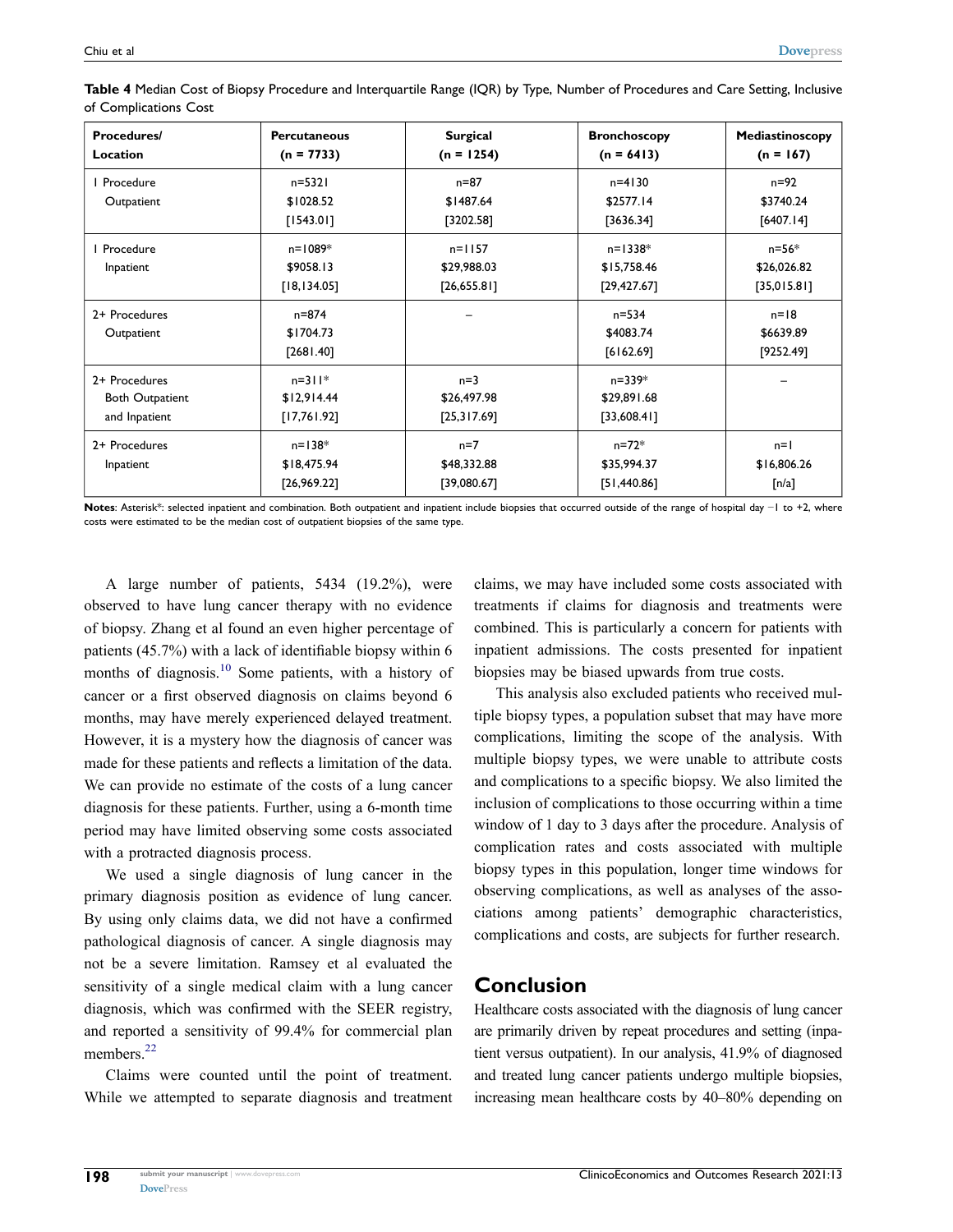procedure type. Multiple biopsies add substantially to the cost burden of lung cancer diagnosis, leaving an opportunity for technological advancements that increase accuracy and effectiveness, leading to fewer repeat biopsies. Over one-quarter of procedures were performed on an inpatient basis, leaving an opportunity for greater use of outpatient services, when medically appropriate, to substantially reduce payer costs.

## **Ethics Approval and Informed Consent**

As the database is fully de-identified and compliant with HIPAA regulations this study was deemed exempt by the Louisiana State University Health Sciences Center – New Orleans Institutional Review Board.

## **Acknowledgments**

Intuitive Surgical, Sunnyvale, CA, USA sponsored the study. The sponsor was involved in the study design, collection, analysis, and interpretation of data, as well as data checking of information provided in the manuscript. The abstract of this paper was presented at ISPOR May 2020 (a virtual conference) as a poster presentation with interim findings. The poster's abstract was published in Value in Health, 23 (Supplement 1, May 2020) Abstract PN137, S47. Available at: [https://www.sciencedirect.com/](https://www.sciencedirect.com/journal/value-in-health/vol/23/suppl/S1?page=3)  [journal/value-in-health/vol/23/suppl/S1?page=3](https://www.sciencedirect.com/journal/value-in-health/vol/23/suppl/S1?page=3)

## **Author Contributions**

The authors had unrestricted access to study data and were responsible for all content and editorial decisions. All authors made a significant contribution to the work reported, whether that is in the conception, study design, execution, acquisition of data, analysis and interpretation, or in all these areas; took part in drafting, revising or critically reviewing the article; gave final approval of the version to be published; have agreed on the journal to which the article has been submitted; and agree to be accountable for all aspects of the work.

#### **Disclosure**

OW and JL are employees of Intuitive Surgical. YWC, YHK, MJS, DEO, RAC, and DGS received grants for the development of this publication from Intuitive Surgical. MJS is the principal investigator and FDA Medical Expert for the new national multicenter trial of injectable chemotherapeutic and was a consultant for product development for Auris Health. The authors received no honoraria related to the development of this publication. The authors report no other conflicts of interest in this work.

## **References**

- <span id="page-10-0"></span>1. American Cancer Society. Cancer facts & figures. Atlanta, GA; [2018](#page-2-4). Available from: [https://www.cancer.org/research/cancer-facts](https://www.cancer.org/research/cancer-facts-statistics/all-cancer-facts-figures/cancer-facts-figures-2018.html)[statistics/all-cancer-facts-figures/cancer-facts-figures-2018.html](https://www.cancer.org/research/cancer-facts-statistics/all-cancer-facts-figures/cancer-facts-figures-2018.html). Accessed December 1, 2020.
- <span id="page-10-1"></span>2. National Cancer Institute. Surveillance, epidemiology and end results. Available from: [https://seer.cancer.gov/statfacts/html/lungb.](https://seer.cancer.gov/statfacts/html/lungb.html) [html](https://seer.cancer.gov/statfacts/html/lungb.html). Accessed December 1, 2020.
- <span id="page-10-2"></span>3. Gould MK, Donington J, Lynch WR, et al. Evaluation of individuals with pulmonary nodules: when is it lung cancer? Diagnosis and management of lung cancer. 3rd ed: American College of Chest Physicians evidence-based clinical practice guidelines. *Chest*. [2013](#page-3-0);143(suppl):e93s–e119s. doi:[10.1378/chest.12-2351](https://doi.org/10.1378/chest.12-2351)
- <span id="page-10-3"></span>4. NCCN Clinical Practice Guidelines in Oncology (NCCN Guidelines<sup>®</sup>) Non-Small Cell Lung Cancer Version 2.2019 – November 21; [2018.](#page-3-0)
- <span id="page-10-4"></span>5. Patel JN, Ersek JL, Kim ES. Lung cancer biomarkers, targeted therapies and clinical assays. *Transl Lung Cancer Res*. [2015](#page-3-1);4:503–514. doi:[10.3978/j.issn.2218-6751.2015.06.02](https://doi.org/10.3978/j.issn.2218-6751.2015.06.02)
- <span id="page-10-5"></span>6. Hansen L. The MarketScan® databases for life sciences researchers. Ann Arbor, MI: Truven Health Analytics Inc; [2016.](#page-3-2)
- <span id="page-10-6"></span>7. Charlson ME, Pompei P, Ales KL, et al. A new method of classifying prognostic comorbidity in longitudinal studies: development and validation. *J Chron Dis*. [1987;](#page-3-3)40:373–383. doi:[10.1016/0021-](https://doi.org/10.1016/0021-9681(87)90171-8) [9681\(87\)90171-8](https://doi.org/10.1016/0021-9681(87)90171-8)
- <span id="page-10-7"></span>8. Quan H, Sundararajan V, Halfon P, et al. Coding algorithms for defining comorbidities in ICD-9-CM and ICD-10 administrative data. *Med Care*. [2005;](#page-3-3)43(11):1130–1139. doi:[10.1097/01.](https://doi.org/10.1097/01.mlr.0000182534.19832.83) [mlr.0000182534.19832.83](https://doi.org/10.1097/01.mlr.0000182534.19832.83)
- <span id="page-10-8"></span>9. Vyas KS, Davenport DL, Ferraris VA, et al. Mediastinoscopy: trends and practice patterns in the United States. *South Med J*. [2013](#page-5-0);106:539–544. doi:[10.1097/SMJ.0000000000000000](https://doi.org/10.1097/SMJ.0000000000000000)
- <span id="page-10-9"></span>10. Zhang Y, Shi L, Simoff MJ, et al. Biopsy frequency and complications among lung cancer patients in the United States. *Lung Cancer Manag*. [2020;](#page-5-1)9(4):LMT40. doi:[10.2217/lmt-2020-0022](https://doi.org/10.2217/lmt-2020-0022)
- <span id="page-10-10"></span>11. Shinde R, Cao X, Kothari S. Biopsy procedures and molecular testing utilization and related costs in patients with metastatic lung cancer. *J Managed Care Specialty Pharm*. [2016](#page-5-2);22:1194–1203. doi:[10.18553/jmcp.2016.15404](https://doi.org/10.18553/jmcp.2016.15404)
- <span id="page-10-11"></span>12. Wiener RS, Schwartz LM, Woloshin S, et al. Population-based risk of complications following transthoracic needle lung biopsy of a pulmonary nodule. *Ann Intern Med*. [2011;](#page-7-1)155:137–144. doi:[10.7326/0003-4819-155-3-201108020-00003](https://doi.org/10.7326/0003-4819-155-3-201108020-00003)
- <span id="page-10-12"></span>13. Maybody M, Muallem N, Brown KT, et al. Autologous blood patch injection versus hydrogel plug in CT-guided lung biopsy: a prospective randomized trial. *Radiology*. [2019;](#page-7-1)290(2):547–554. doi:[10.1148/radiol.2018181140](https://doi.org/10.1148/radiol.2018181140)
- <span id="page-10-13"></span>14. Heerink WJ, de Bock GH, de Jonge GJ, et al. Complication rates of CT-guided transthoracic lung biopsy: meta-analysis. *Eur Radiol*. [2017](#page-7-2);27:138–148. doi:[10.1007/s00330-016-4357-8](https://doi.org/10.1007/s00330-016-4357-8)
- <span id="page-10-14"></span>15. Memoli JSW, Nietert PJ, Silvestri GA. Meta-analysis of guided bronchoscopy for the evaluation of the pulmonary nodule. *Chest*. [2012](#page-7-3);142:385–393. doi:[10.1378/chest.11-1764](https://doi.org/10.1378/chest.11-1764)
- <span id="page-10-15"></span>16. Ost DE, Ernst A, Lei X, et al. Diagnostic yield and complications of bronchoscopy for peripheral lung lesions. Results of the AQuIRE Registry. *Am J Respir Crit Care Med*. [2016](#page-7-4);193:68–77.
- <span id="page-10-16"></span>17. Nasso G, Piancone F, Bonifazi R, et al. Prospective randomized clinical trial of the FloSeal matrix sealant in cardiac surgery. *Ann Thorac Surg*. [2009;](#page-7-5)88:1520–1526. doi:[10.1016/j.](https://doi.org/10.1016/j.athoracsur.2009.07.014) [athoracsur.2009.07.014](https://doi.org/10.1016/j.athoracsur.2009.07.014)